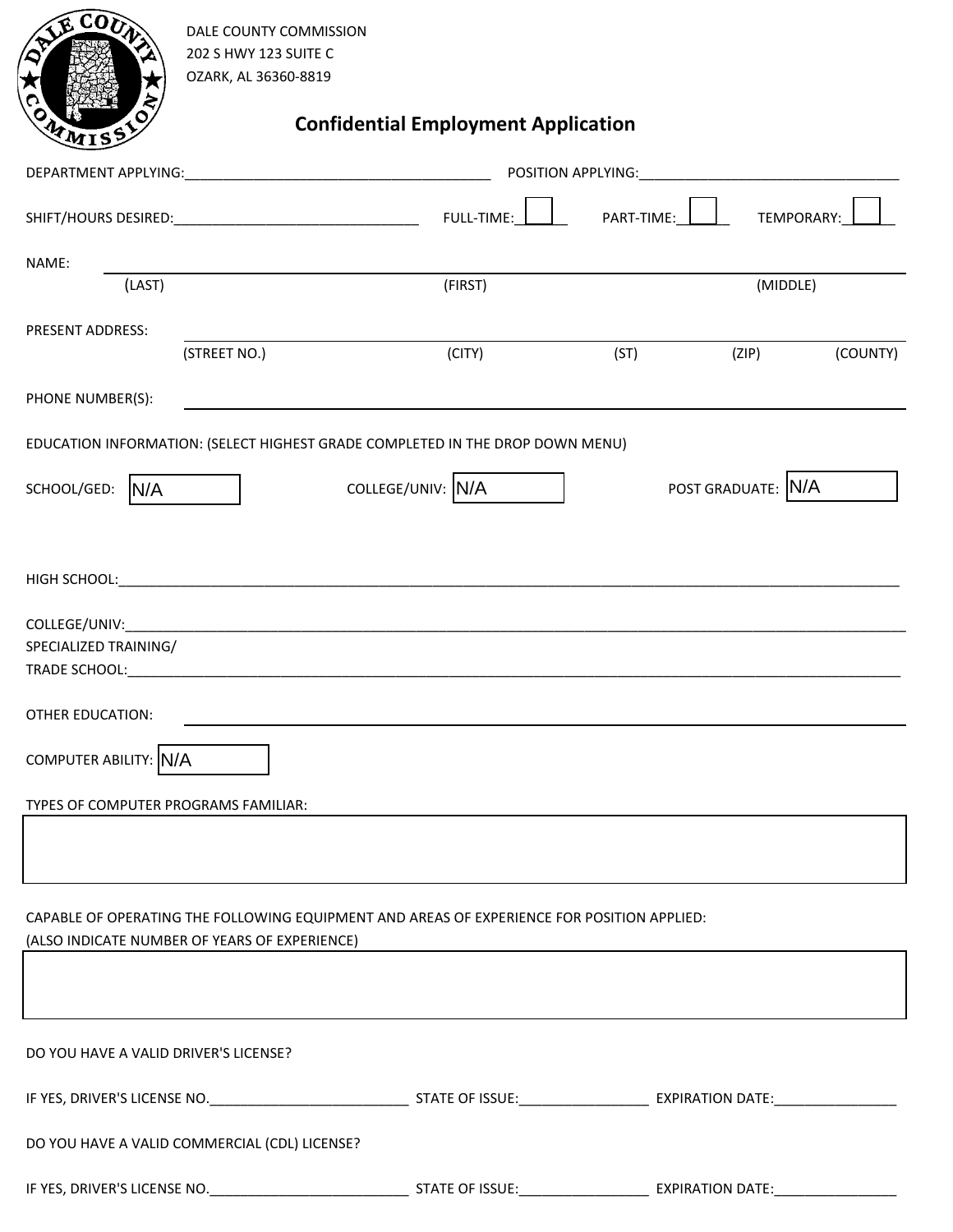| HAVE YOU HAD ANY ACCIDENTS DURING THE PAST THREE YEARS? N/A                                                               |  |  |                        | IF YES, HOW MANY? N/A                                                                                                   |  |  |
|---------------------------------------------------------------------------------------------------------------------------|--|--|------------------------|-------------------------------------------------------------------------------------------------------------------------|--|--|
| HAVE YOU HAD ANY MOVING VIOLATIONS DURING THE PAST THREE YEARS? N/A                                                       |  |  |                        | IF YES, HOW MANY? N/A                                                                                                   |  |  |
| ARE YOU INSURABLE? N/A                                                                                                    |  |  |                        |                                                                                                                         |  |  |
| HAVE YOU EVER BEEN CONVICTED OF A FELONY? N/A<br>IF YES, EXPLAIN NUMBER OF CONVICTIONS, NATURE OF OFFENSE(S), AND DATE(S) |  |  |                        |                                                                                                                         |  |  |
|                                                                                                                           |  |  |                        |                                                                                                                         |  |  |
| HOWEVER, CERTAIN TYPES OF CRIMINAL CONVICTION MAY PROHIBIT YOU FROM WORKING IN CERTAIN DEPARTMENTS OR POSITIONS.          |  |  |                        | WE DECLARE THE EXISTENCE OF A CRIMINAL CONVICTION RECORD WILL NOT AUTOMATICALLY DISQUALIFY YOU FROM EMPLOYMENT WITH US. |  |  |
|                                                                                                                           |  |  |                        |                                                                                                                         |  |  |
| <b>EMPLOYMENT HISTORY:</b>                                                                                                |  |  |                        |                                                                                                                         |  |  |
| PRESENT OR LAST EMPLOYER:                                                                                                 |  |  |                        |                                                                                                                         |  |  |
| <b>COMPANY NAME</b>                                                                                                       |  |  |                        | PHONE NO:                                                                                                               |  |  |
| <b>COMPANY ADDRESS</b>                                                                                                    |  |  |                        |                                                                                                                         |  |  |
| <b>EMPLOYMENT DATES:</b>                                                                                                  |  |  |                        | PART-TIME:                                                                                                              |  |  |
|                                                                                                                           |  |  |                        |                                                                                                                         |  |  |
| POSITION HELD                                                                                                             |  |  | <b>CURRENT SALARY</b>  |                                                                                                                         |  |  |
|                                                                                                                           |  |  |                        | DUTIES PERFORMED, SKILLS USED OR LEARNED, ADVANCEMENTS OR PROMOTIONS WHILE YOU WORKED AT THIS COMPANY:                  |  |  |
|                                                                                                                           |  |  |                        |                                                                                                                         |  |  |
|                                                                                                                           |  |  |                        |                                                                                                                         |  |  |
|                                                                                                                           |  |  |                        |                                                                                                                         |  |  |
| REASON FOR LEAVING (BE SPECIFIC):                                                                                         |  |  |                        |                                                                                                                         |  |  |
|                                                                                                                           |  |  |                        |                                                                                                                         |  |  |
| MAY WE CONTACT YOUR PRESENT EMPLOYER?                                                                                     |  |  | IF NO, PLEASE EXPLAIN: |                                                                                                                         |  |  |
|                                                                                                                           |  |  |                        |                                                                                                                         |  |  |
|                                                                                                                           |  |  |                        |                                                                                                                         |  |  |
| PREVIOUS EMPLOYER                                                                                                         |  |  |                        | PHONE NO:                                                                                                               |  |  |
|                                                                                                                           |  |  |                        |                                                                                                                         |  |  |
| <b>COMPANY ADDRESS</b>                                                                                                    |  |  |                        |                                                                                                                         |  |  |
| <b>EMPLOYMENT DATES:</b>                                                                                                  |  |  |                        | PART-TIME:                                                                                                              |  |  |
| POSITION HELD                                                                                                             |  |  |                        |                                                                                                                         |  |  |
| DUTIES PERFORMED, SKILLS USED OR LEARNED, ADVANCEMENTS OR PROMOTIONS WHILE YOU WORKED AT THIS COMPANY:                    |  |  |                        |                                                                                                                         |  |  |
|                                                                                                                           |  |  |                        |                                                                                                                         |  |  |
|                                                                                                                           |  |  |                        |                                                                                                                         |  |  |
|                                                                                                                           |  |  |                        |                                                                                                                         |  |  |
|                                                                                                                           |  |  |                        |                                                                                                                         |  |  |

REASON FOR LEAVING (BE SPECIFIC):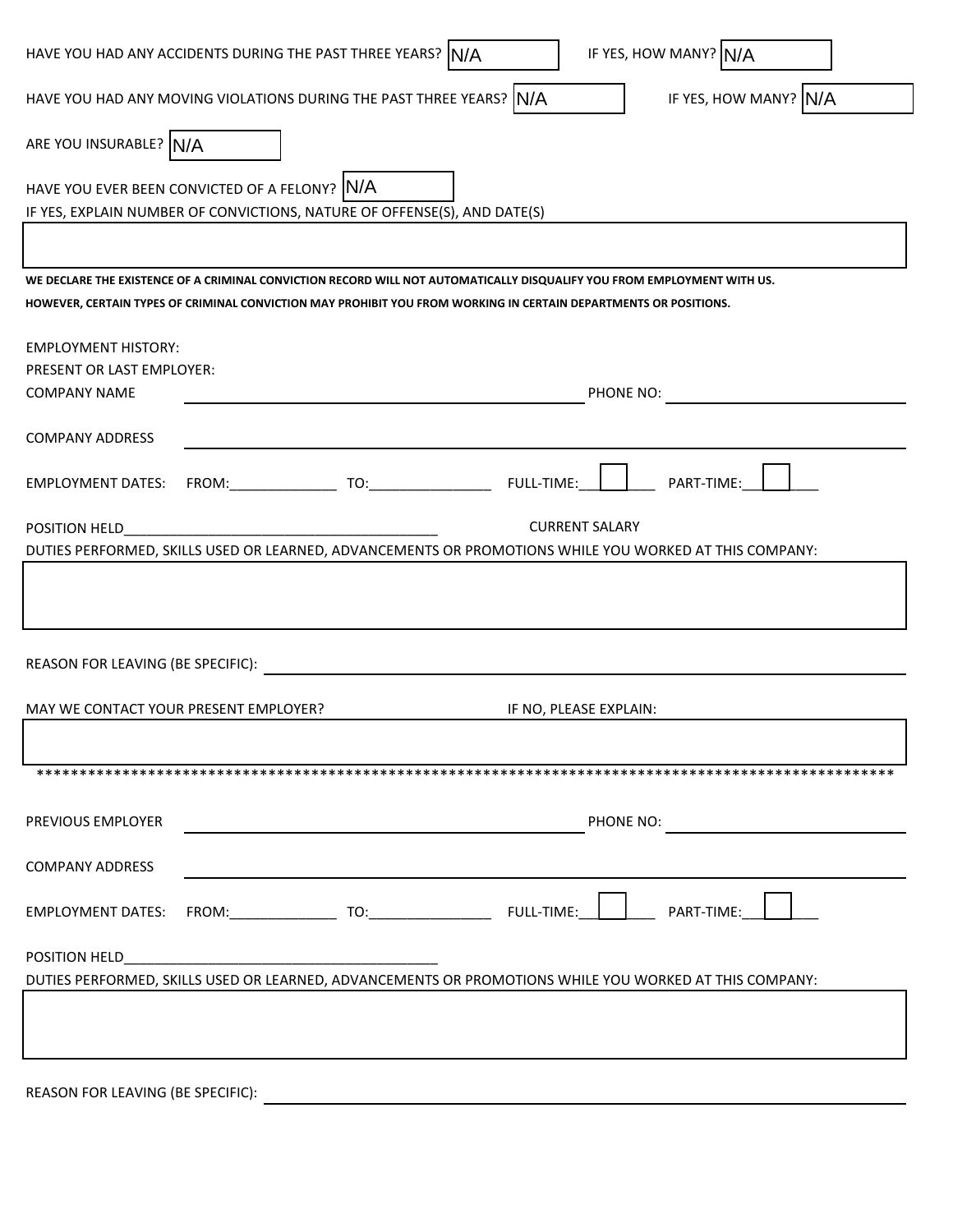| PREVIOUS EMPLOYER        | PHONE NO:<br><u> 1989 - Johann Barn, amerikansk politiker (d. 1989)</u>                                                                                                                                                        |  |  |  |
|--------------------------|--------------------------------------------------------------------------------------------------------------------------------------------------------------------------------------------------------------------------------|--|--|--|
| <b>COMPANY ADDRESS</b>   |                                                                                                                                                                                                                                |  |  |  |
| <b>EMPLOYMENT DATES:</b> |                                                                                                                                                                                                                                |  |  |  |
|                          |                                                                                                                                                                                                                                |  |  |  |
|                          | DUTIES PERFORMED, SKILLS USED OR LEARNED, ADVANCEMENTS OR PROMOTIONS WHILE YOU WORKED AT THIS COMPANY:                                                                                                                         |  |  |  |
|                          |                                                                                                                                                                                                                                |  |  |  |
|                          |                                                                                                                                                                                                                                |  |  |  |
|                          |                                                                                                                                                                                                                                |  |  |  |
| PREVIOUS EMPLOYER        | PHONE NO: NAME NO: NAME NO: NAME NO: NAME NO: NAME NO: NAME NO: NAME NO: NAME OF THE OF THE OF THE OF THE OF THE OF THE OF THE OF THE OF THE OF THE OF THE OF THE OF THE OF THE OF THE OF THE OF THE OF THE OF THE OF THE OF T |  |  |  |
| <b>COMPANY ADDRESS</b>   |                                                                                                                                                                                                                                |  |  |  |
|                          | EMPLOYMENT DATES: FROM: TO: TO: FULL-TIME: PART-TIME: PART-TIME:                                                                                                                                                               |  |  |  |
| POSITION HELD            |                                                                                                                                                                                                                                |  |  |  |
|                          | DUTIES PERFORMED, SKILLS USED OR LEARNED, ADVANCEMENTS OR PROMOTIONS WHILE YOU WORKED AT THIS COMPANY:                                                                                                                         |  |  |  |
|                          |                                                                                                                                                                                                                                |  |  |  |
|                          |                                                                                                                                                                                                                                |  |  |  |
|                          |                                                                                                                                                                                                                                |  |  |  |
| PREVIOUS EMPLOYER        | PHONE NO:<br><u> 1980 - Johann John Stein, fransk politik (</u> † 1900)                                                                                                                                                        |  |  |  |
|                          |                                                                                                                                                                                                                                |  |  |  |
| <b>COMPANY ADDRESS</b>   |                                                                                                                                                                                                                                |  |  |  |
|                          |                                                                                                                                                                                                                                |  |  |  |
|                          |                                                                                                                                                                                                                                |  |  |  |
|                          | DUTIES PERFORMED, SKILLS USED OR LEARNED, ADVANCEMENTS OR PROMOTIONS WHILE YOU WORKED AT THIS COMPANY:                                                                                                                         |  |  |  |
|                          |                                                                                                                                                                                                                                |  |  |  |
|                          |                                                                                                                                                                                                                                |  |  |  |
|                          |                                                                                                                                                                                                                                |  |  |  |